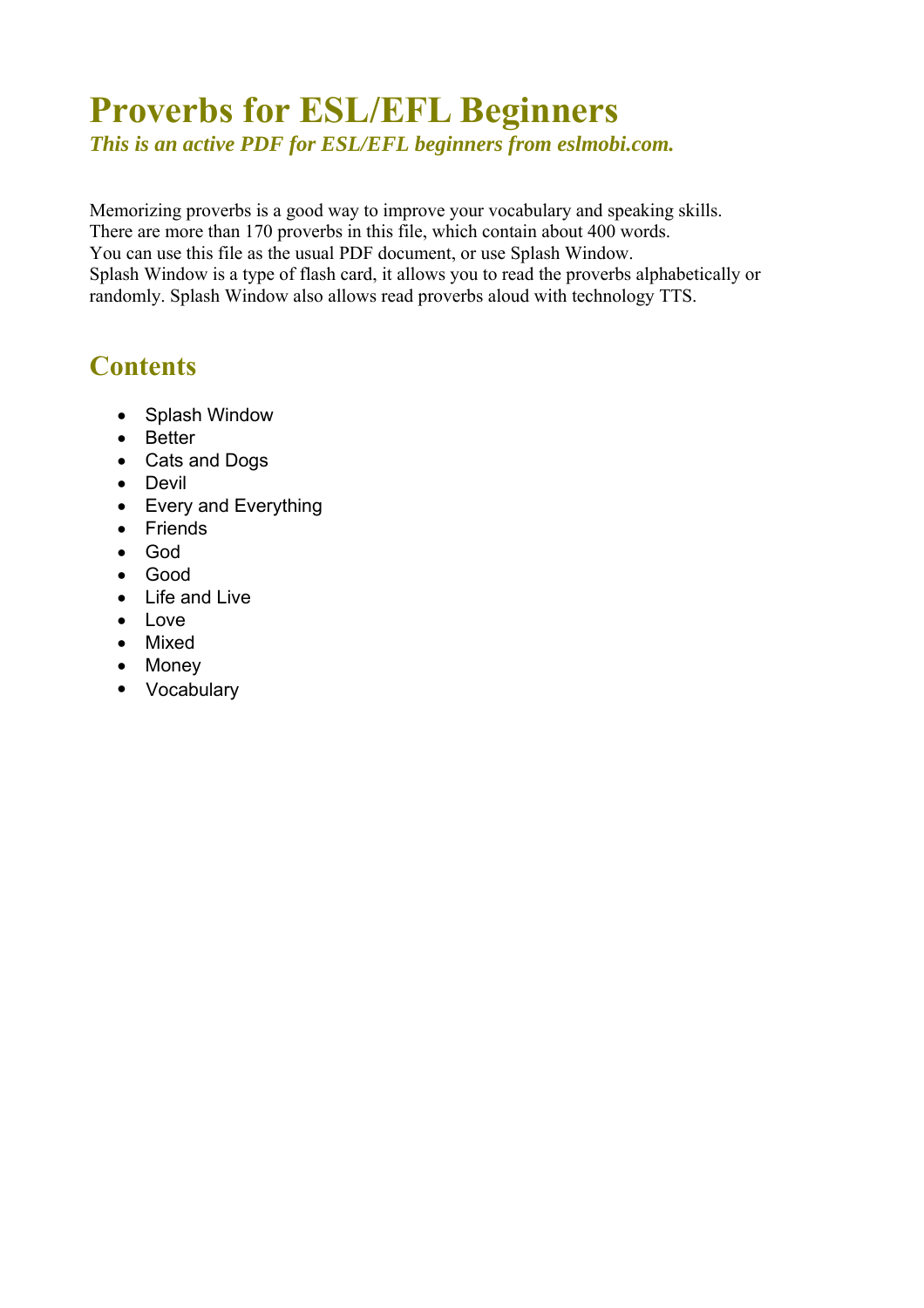# **Splash Window**

Note: Use Adobe Reader or Adobe Acrobat in Windows.

<span id="page-1-0"></span>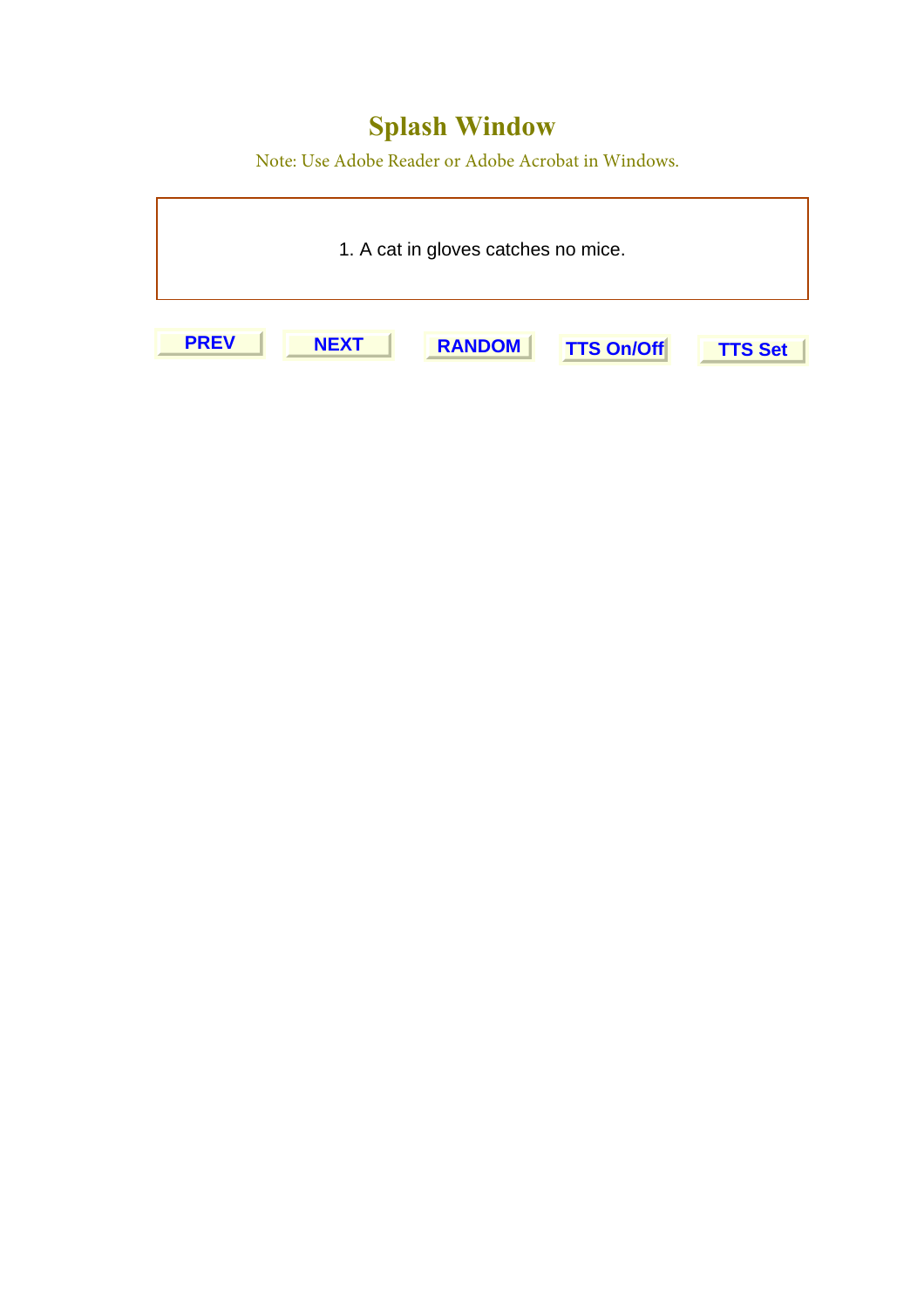#### <span id="page-2-0"></span>**Better**

A good name is better than riches. Better a thousand enemies outside the house than one inside. Better an egg today than a hen tomorrow. Better an open enemy than a false friend. Better be alone than in bad company. Better be born lucky than rich Better be safe than sorry. Better be the head of a dog than the tail of a lion. Better deny at once than promise long. Better early than late. Better give a shilling than lend a half-crown. Better late than never. Better one word less than one too many. Better to be eaten by a lion than to be eaten by a hyena. Better two heads than one, better one head than a hundred. Health is better than wealth. Prevention is better than cure.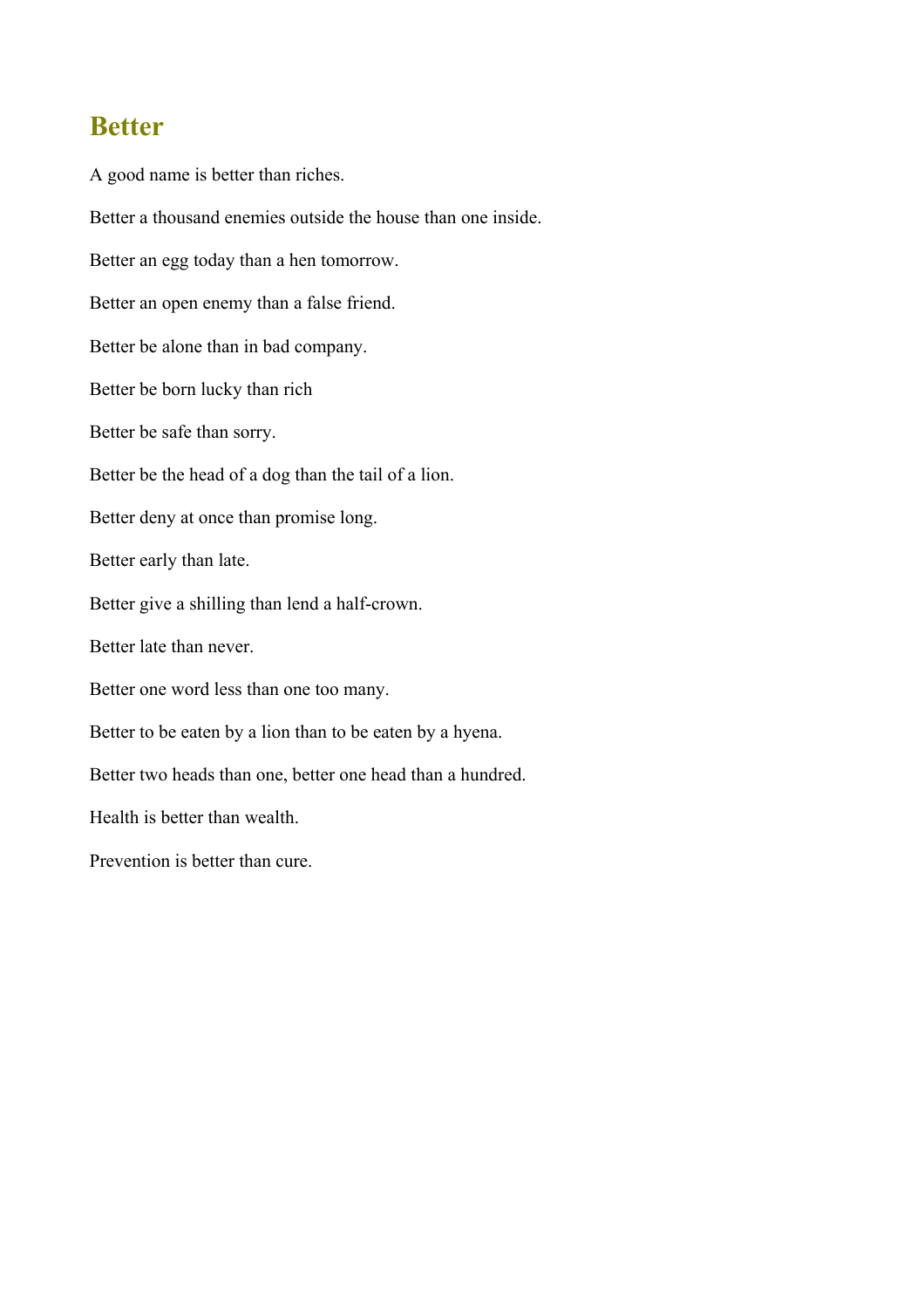# <span id="page-3-0"></span>**Cats and Dogs**

A cat has nine lives. A cat in gloves catches no mice. A cat may look at a king. A good dog deserves a good bone. All cats are gray in the dark. Barking dogs seldom bite. Better be the head of a dog than the tail of a lion. Curiosity killed the cat. Dog does not eat dog. Dumb dogs are dangerous. Every dog has his day. Every dog is a lion at home. Every dog is allowed one bite. Give a dog a bad name and hang him. Let sleeping dogs lie. Love me, love my dog. Satisfy a dog with a bone and a woman with a lie The dogs bark, but the caravan goes on. When the cat's away, the mice will play. You can't teach an old dog new tricks.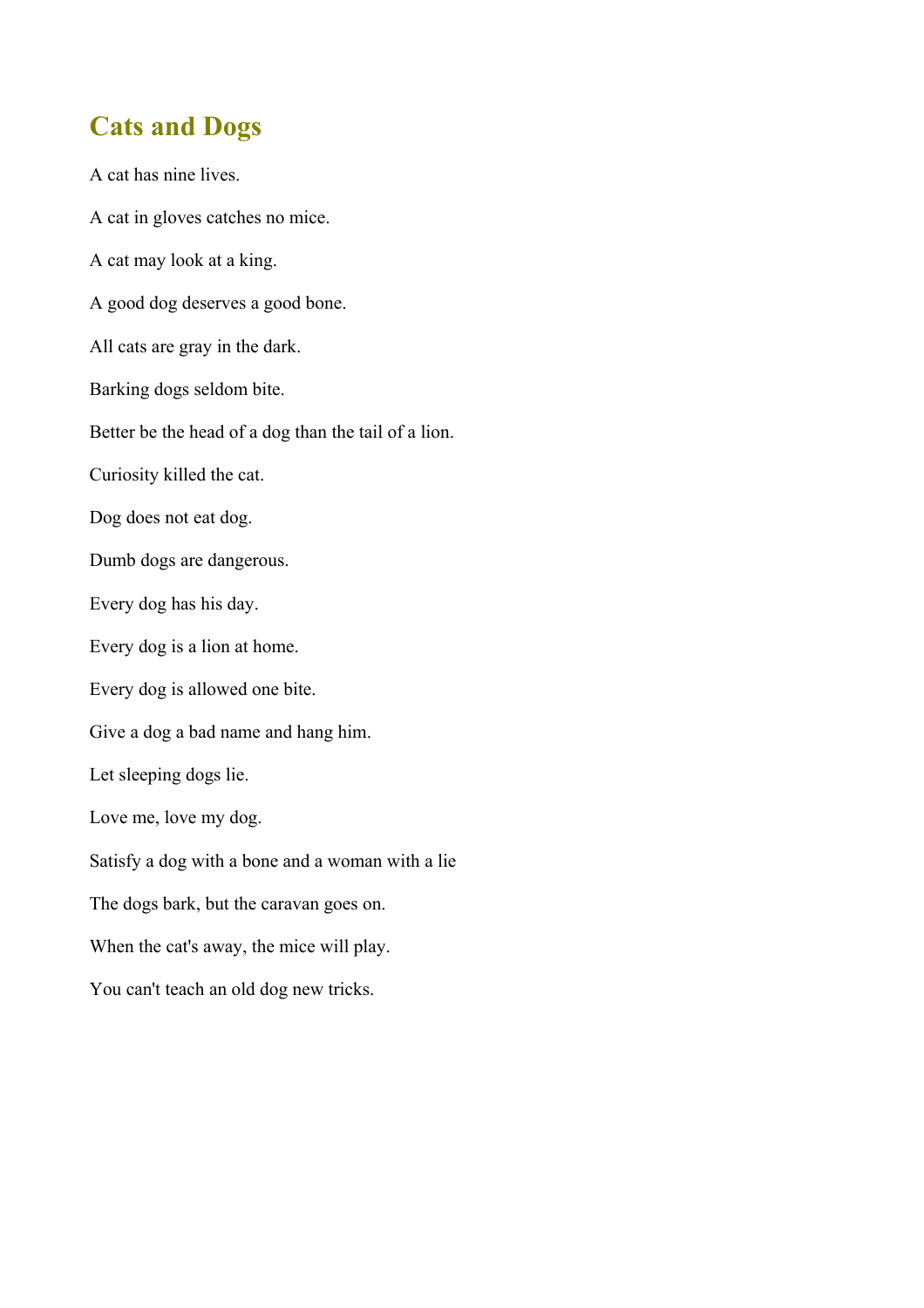# <span id="page-4-0"></span>**Devil**

He that serves God for money will serve the devil for better wages. He who sups with the devil should have a long spoon. Open not your door when the devil knocks. The devil finds work for idle hands to do. The devil is not so black as he is painted. In hell one should pay court to the devil. Talk of the devil, and he is bound to appear. Tell the truth and shame the devil. When flatterers meet, the devil goes to dinner. The devil knows many things because he is old. Better the devil you know than the devil you don't. An idle brain is the devil's workshop.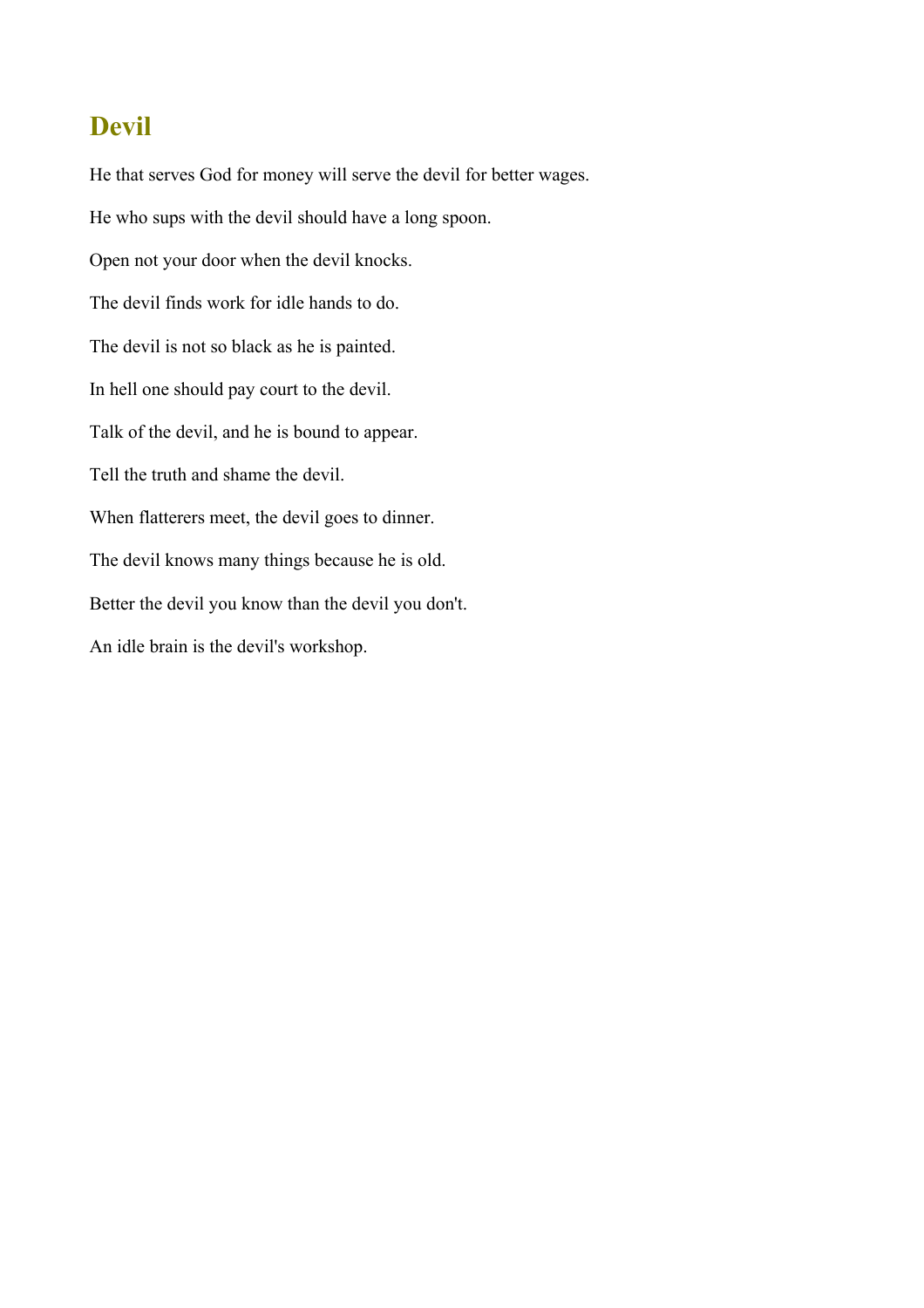# <span id="page-5-0"></span>**Every and Everything**

A fool believes everything. A piece of churchyard fits everybody. Every dog is a lion at home. Every family has a skeleton in the closet. Every man is his own worst enemy. Every man to his trade. Every one to his taste. Everyone is innocent until proven guilty. Everything comes to him who waits. Everything has its price. Everything is best when it is ended. Learning is a treasure which accompanies its owner everywhere. There is a time and place for everything. You can't please everyone.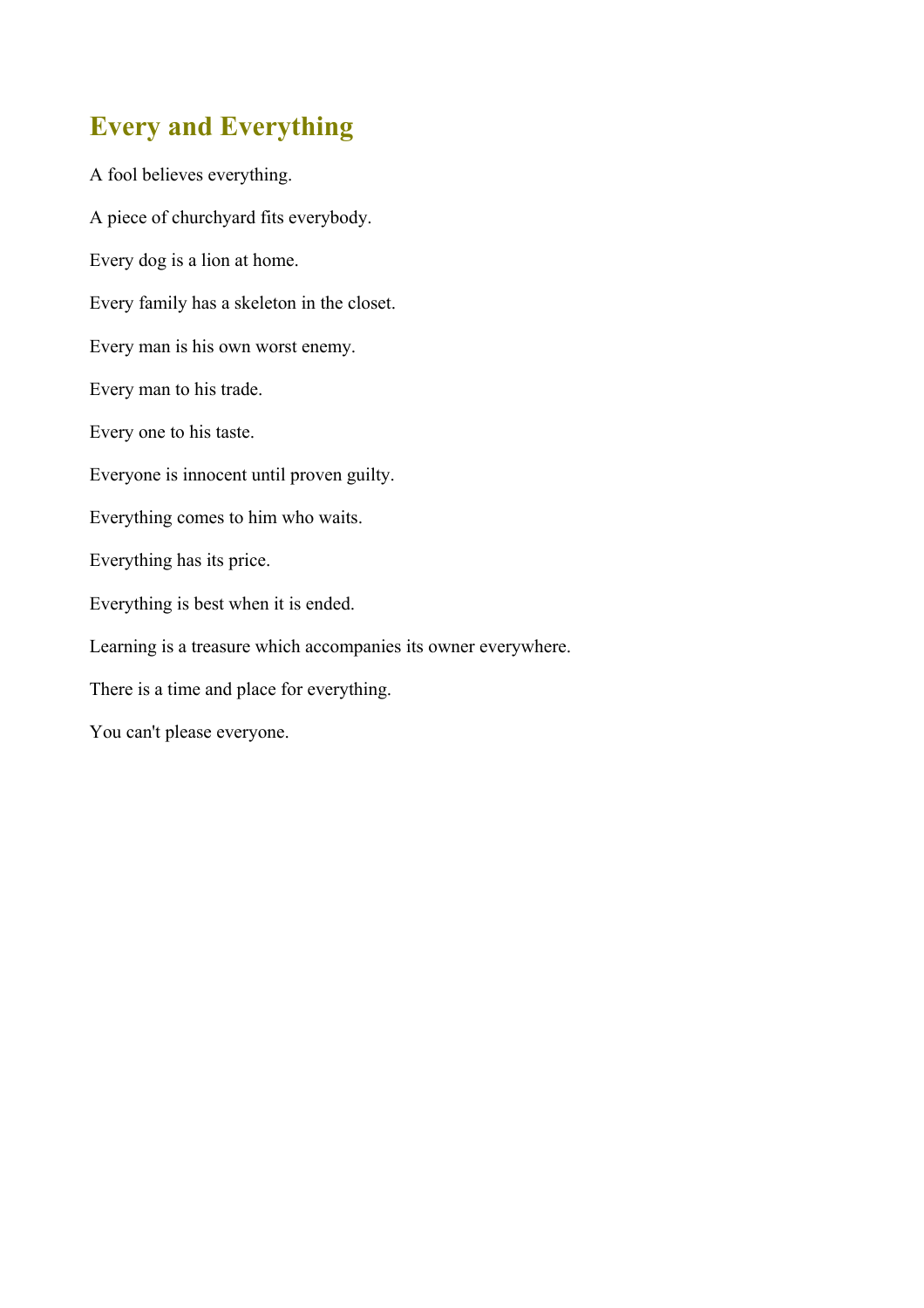#### <span id="page-6-0"></span>**Friends**

A friend in need is a friend indeed. A hedge between keeps friendship green. All are not friends that speak us fair. Better an open enemy than a false friend. Books and friends should be few but good. Choose an author as you choose a friend. False friends are worse than open enemies. Friends are thieves of time. He that has a full purse never wanted a friend. It is easier to visit your friends than to live with them. Old friends and old wine are best. Prosperity makes friends, and adversity tries them. The friend that can be bought is not worth having. Too many friends spoil the dinner.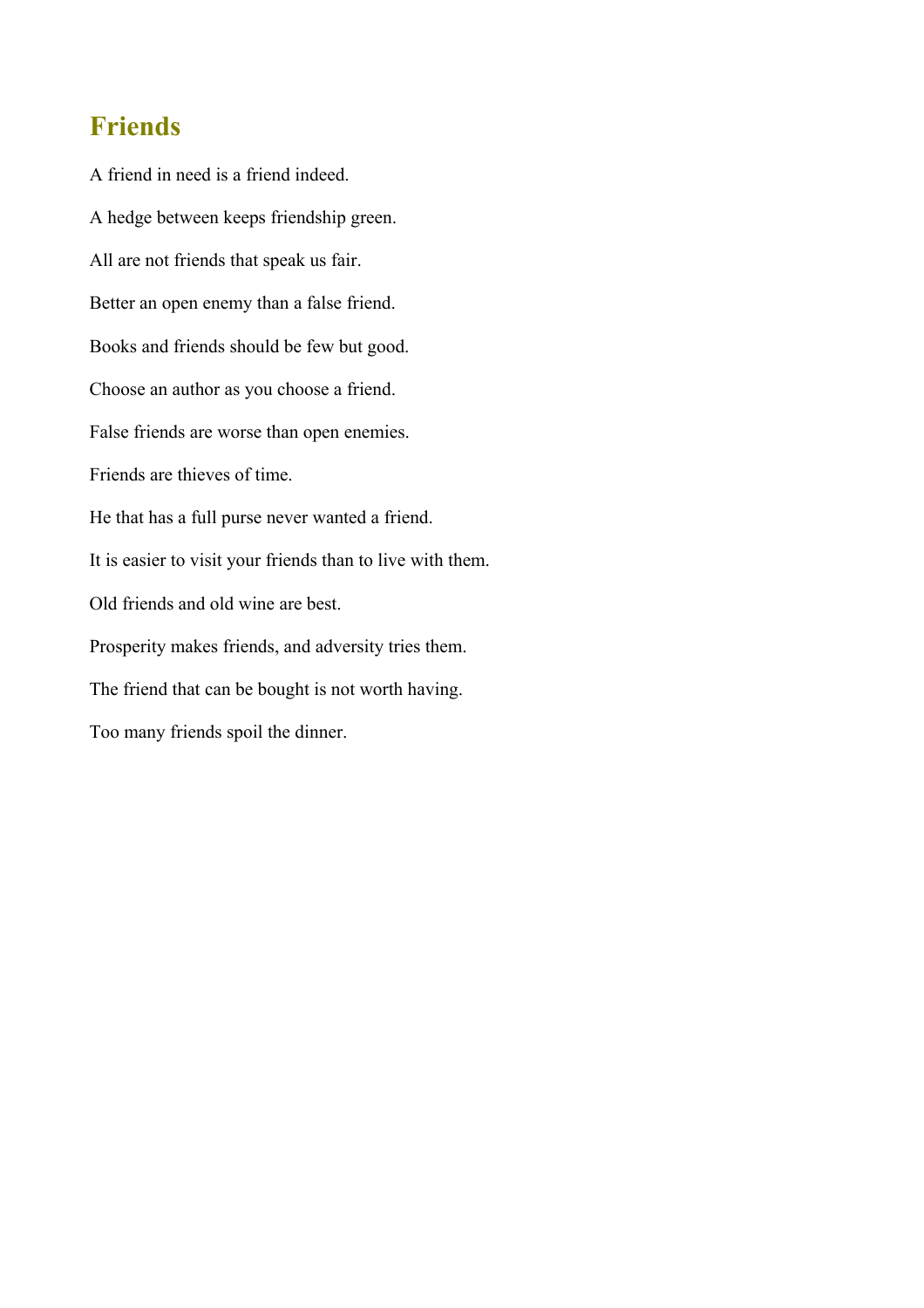# <span id="page-7-0"></span>**God**

Everyone for himself and God for us all. God alone understands fools. God defend me from my friends; from my enemies I can defend myself. God gives, but man must open his hand. God heals and the doctor gets the money. God helps those that help themselves. God is always on the side of the big battalions. God loves the poor and helps the rich. God takes care of fools and drunkards. He who gets up early is rewarded by God. Man proposes, God disposes. The nearer the church, the farther from God. There is no god except God.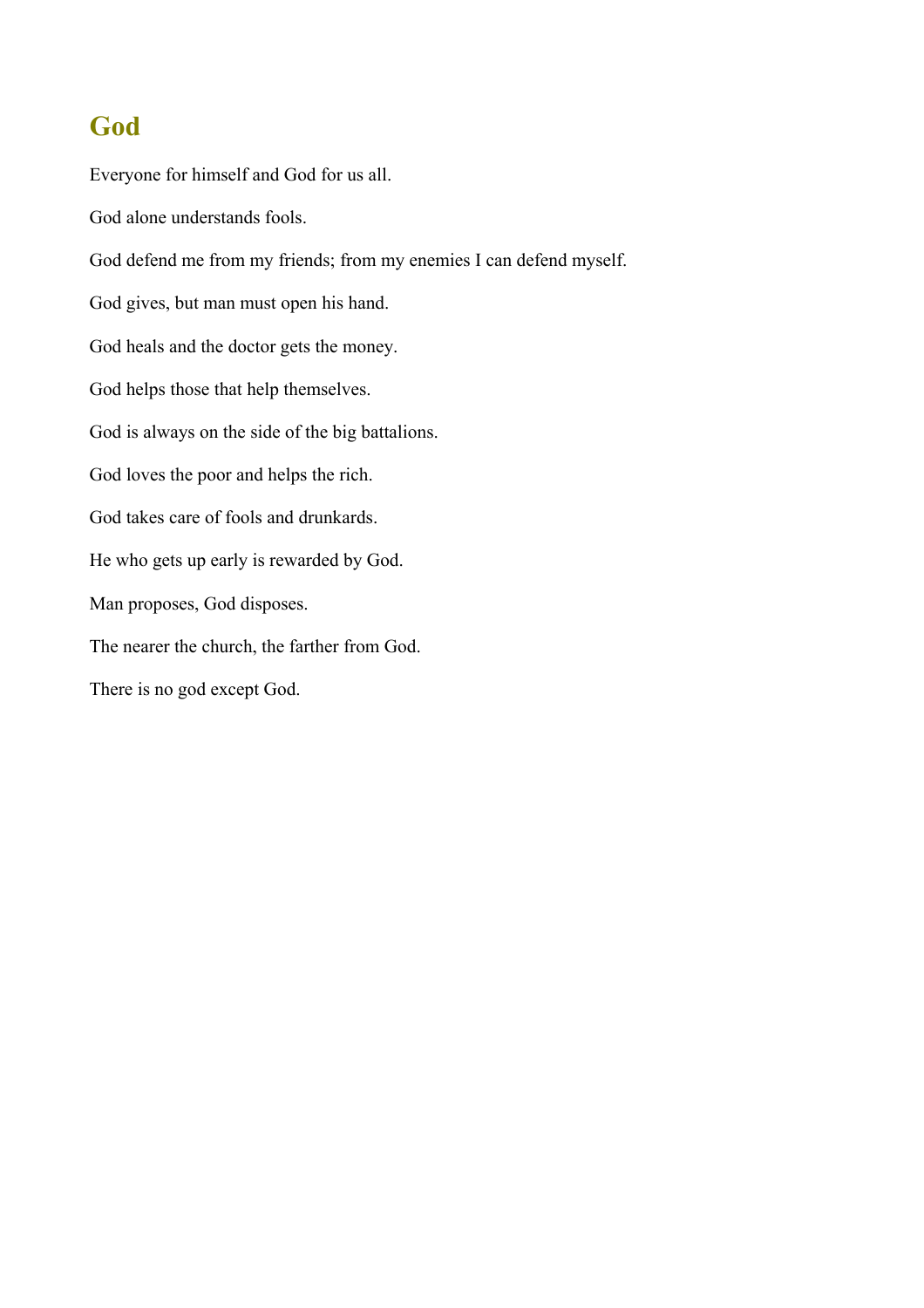#### <span id="page-8-0"></span>**Good**

A good beginning makes a good ending. A good drink makes the old young. A good face is a letter of recommendation. A good surgeon has an eagle's eye, a lion's heart, and a lady's hand. All good things must come to an end. An honest man's word is as good as his bond. Books and friends should be few but good. Good fences make good neighbors. Heaven protects the good man. If you can't be good, be careful. It is impossible to spoil what never was good. No news is good news. The best is oftentimes the enemy of the good. The road to hell is paved with good intentions. The worst good day is always better than the best bad day. There was never a good knife made of bad steel.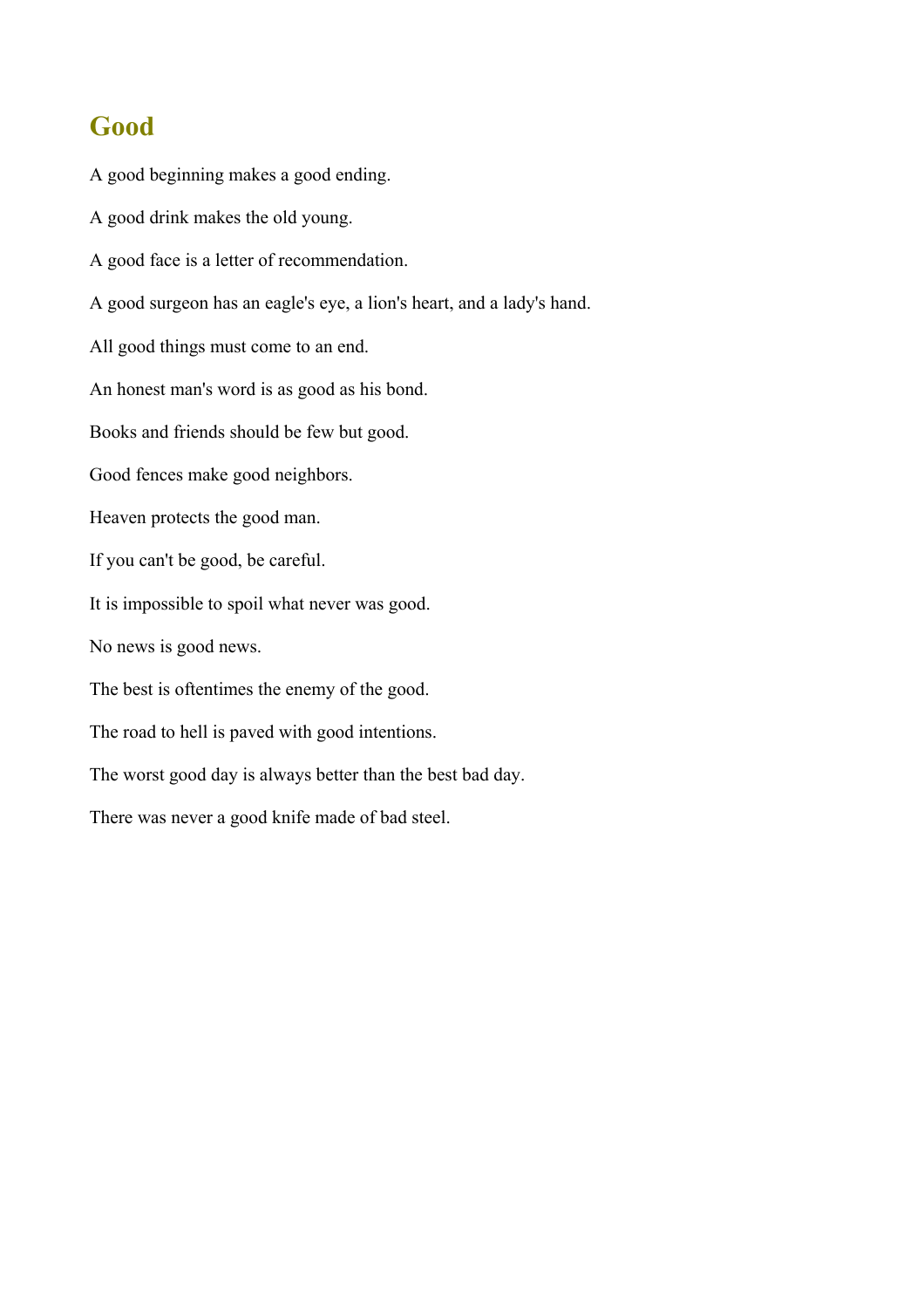#### <span id="page-9-0"></span>**Life and Live**

A light heart lives long. A mad dog cannot live long. All would live long, but none would be old. Cows and sheep live together, but eagles fly alone. Eat to live and not live to eat. Friends are flowers in the garden of life. He lives long that lives well. He that lives long suffers much. He who lives by the sword dies by the sword . Life begins at forty . Life is just a bowl of cherries . Life is not all peaches and cream . Life is sweet. Live and learn. Live and let live. Only three things in life are certain: birth, death and change. Reputations last longer than lives. The best things in life are free. There is no life without friendship . Those who live in glass houses should not throw stones.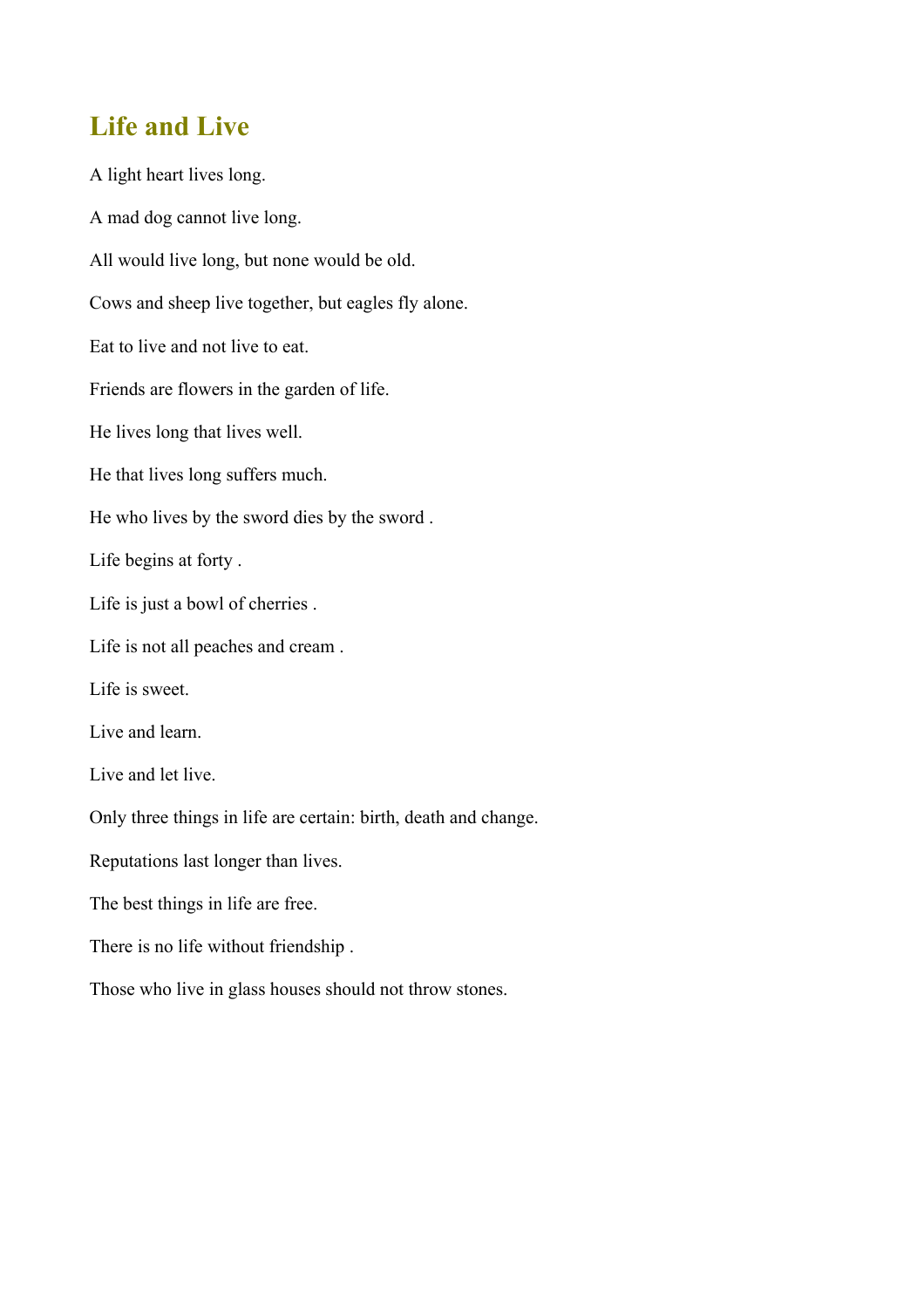#### <span id="page-10-0"></span>**Love**

All is fair in love and war. All the world loves a lover. Coffee and love are best when they are hot. He who loves a one-eyed girl thinks that one-eyed girls are beautiful. Jealousy destroys love. Love conquers all. Love is blind. Love laughs at locksmiths. Love makes the world go round. Love will find a way. Love your neighbor, yet pull not down your hedge. Lucky at cards, unlucky in love. Music is the language of love. Neither love nor a cough can be hidden. No love like the first love. Old love burns strong. Salt water and absence wash away love. The heart that loves is always young. True love never grows old.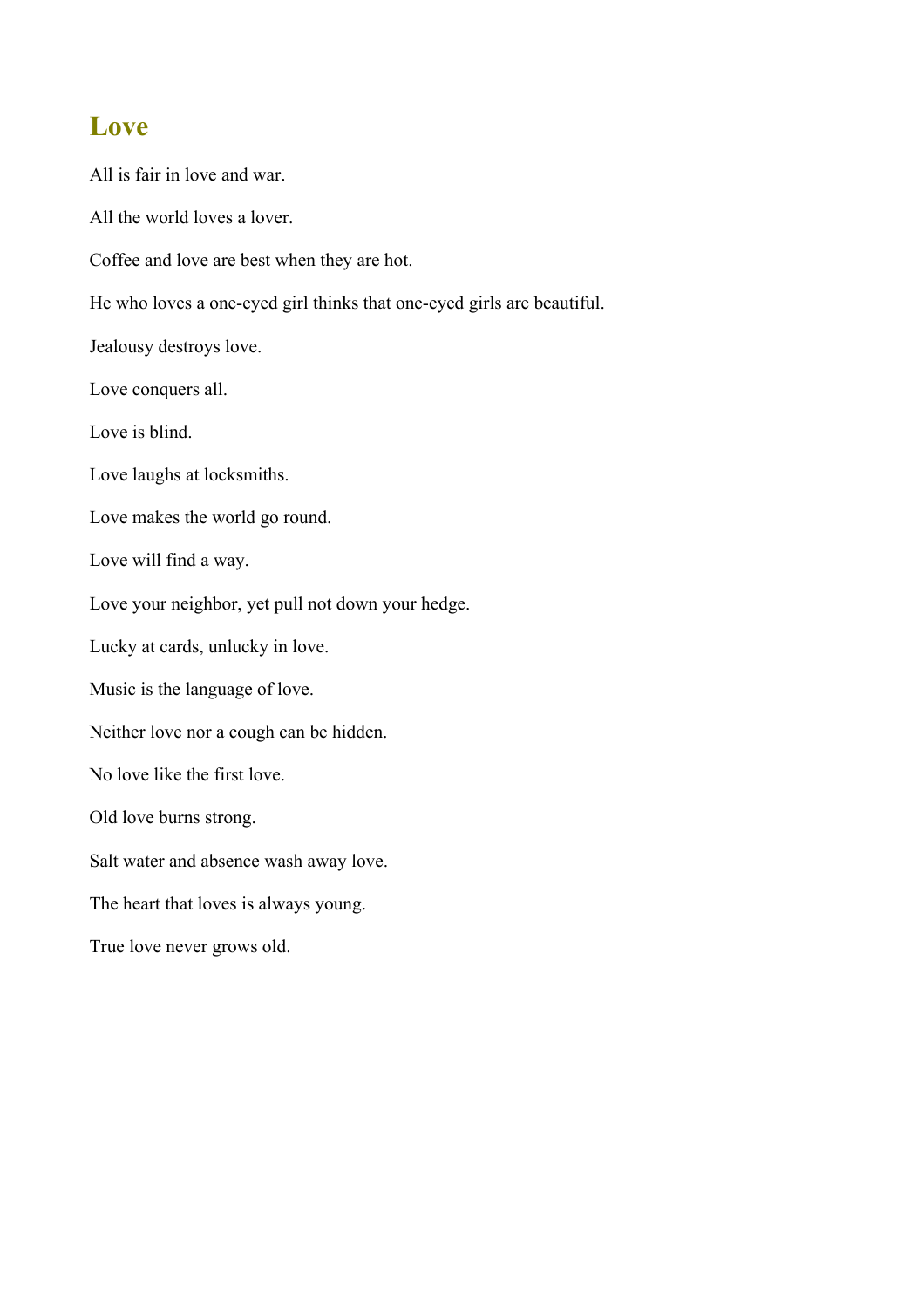#### <span id="page-11-0"></span>**Mixed**

A rolling stone gathers no moss. Actions speak louder than words. An Englishman's home is his castle. All roads lead to Rome. Bad news travels fast. Forbidden fruit is sweet. Honesty is the best policy. Never too late to learn. Poverty is not a crime. Rome was not built in a day. Silence is golden. The exception proves the rule. The first step is always the hardest. The shortest way is the best way. There's no smoke without fire. Walls have ears.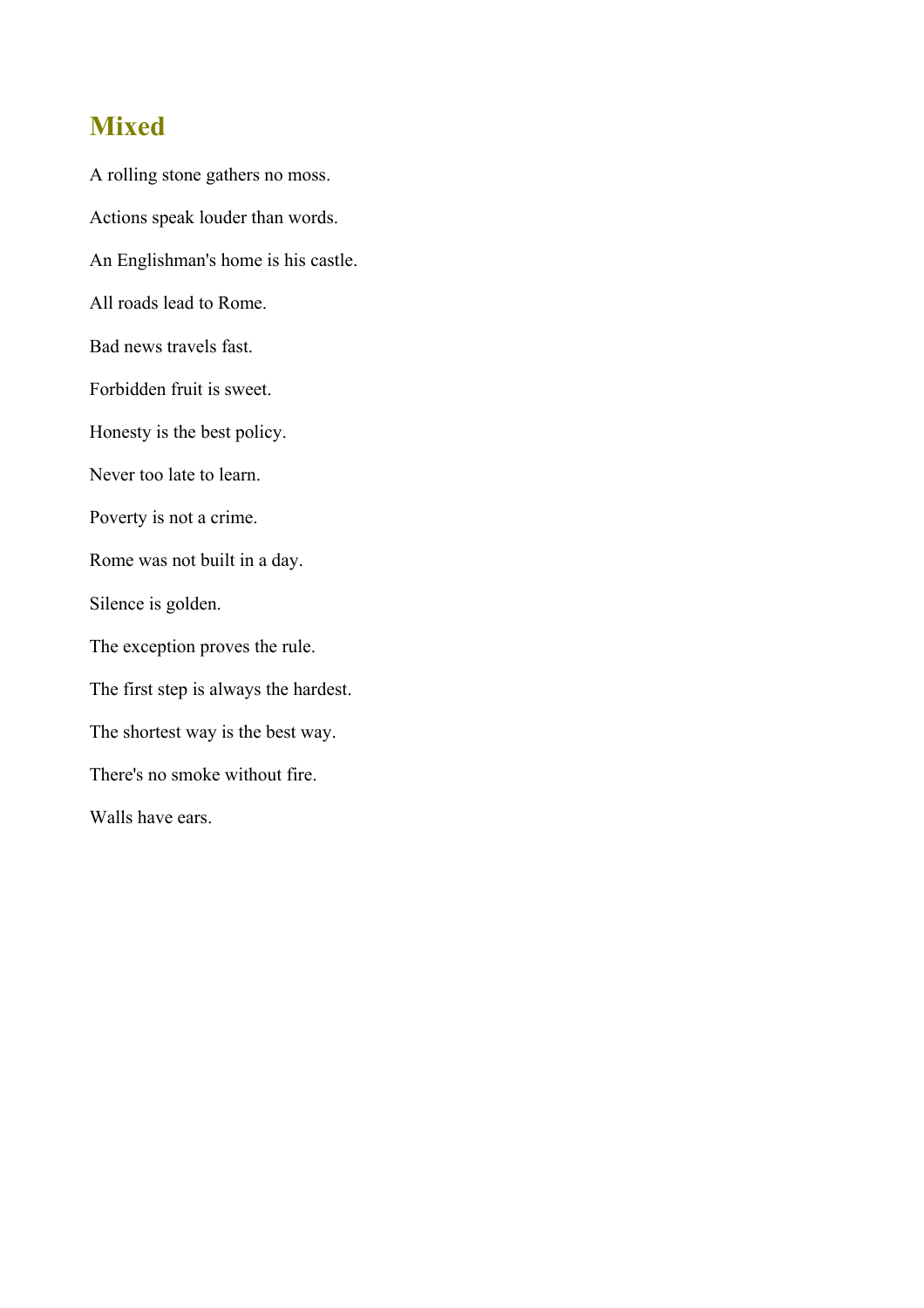# <span id="page-12-0"></span>**Money**

A fool and his money are soon parted. A pretty face costs money. Beauty is potent but money is omnipotent. If you have the money your opinion is accepted. Make money honestly if you can, but make money. Money goes to money. Money grows on the tree of patience. Money has no smell. Money is a good servant but a bad master. Money is power. Money often unmakes the men who make it. No bees, no honey; no work, no money. The abundance of money ruins youth. The world stands on three things: money, money, and money. Time is money.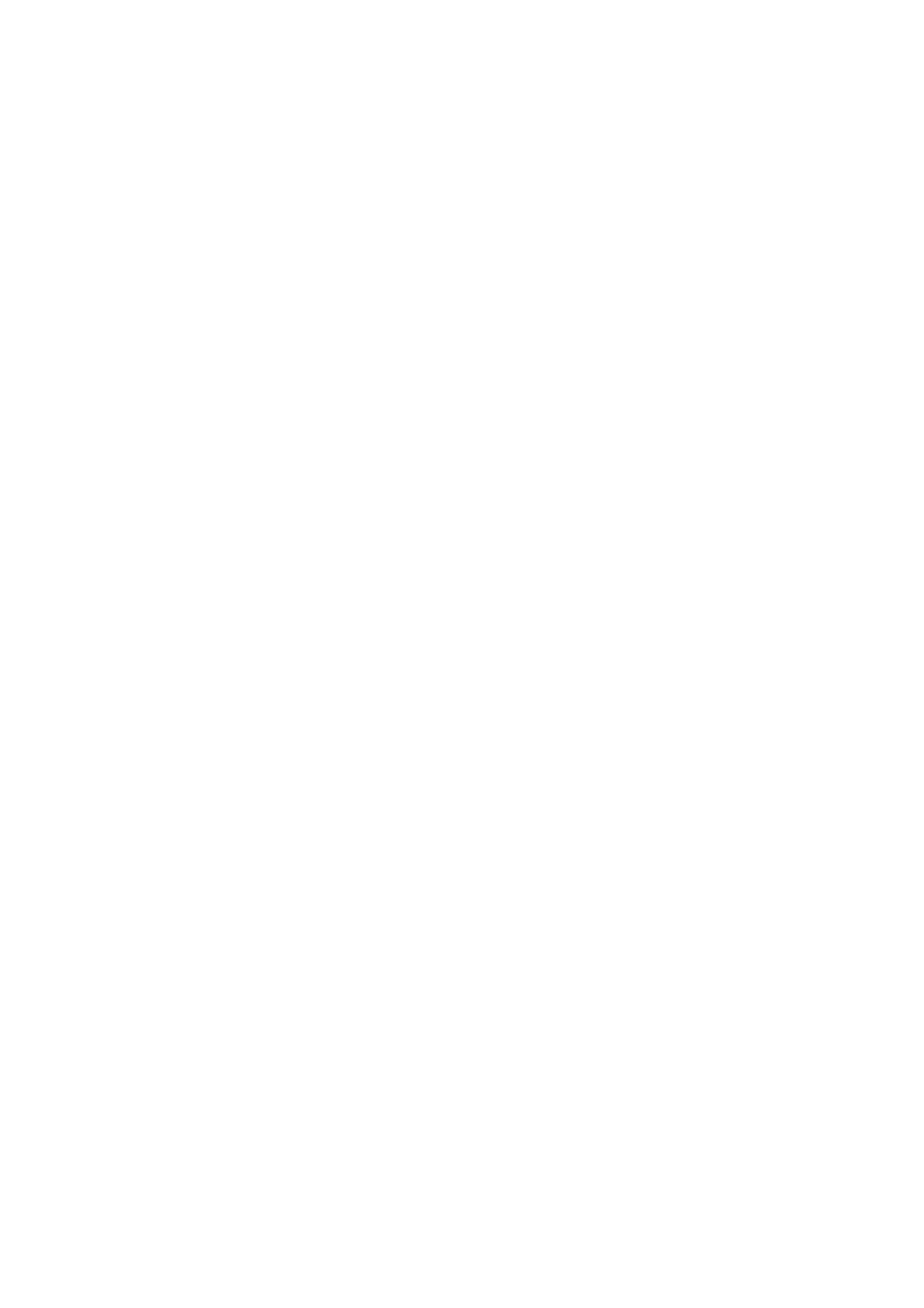# <span id="page-14-0"></span>**Vocabulary**

absence abundance accepted accompanies actions adversity all allowed alone always an and appear are as at author away bad bark barking battalions be beautiful beauty because bees beginning begins believes best better between big birth bite black blind bond bone books born bought bound bowl brain built burns but by

can cannot can't caravan cards care careful castle cat catches cats cat's certain change cherries choose church churchyard closet coffee come comes company conquers costs cough court cows cream crime cure curiosity dangerous dark day death defend deny deserves destroys devil devil's dies dinner disposes do doctor does dog dogs

don't door down drink drunkards dumb eagles eagle's early ears easier eat eaten egg end ended ending enemies enemy englishman's every everybody everyone everything everywhere except exception eye face fair false family farther fast fences few find finds fire first fits flatterers flowers fly fool fools for forbidden forty free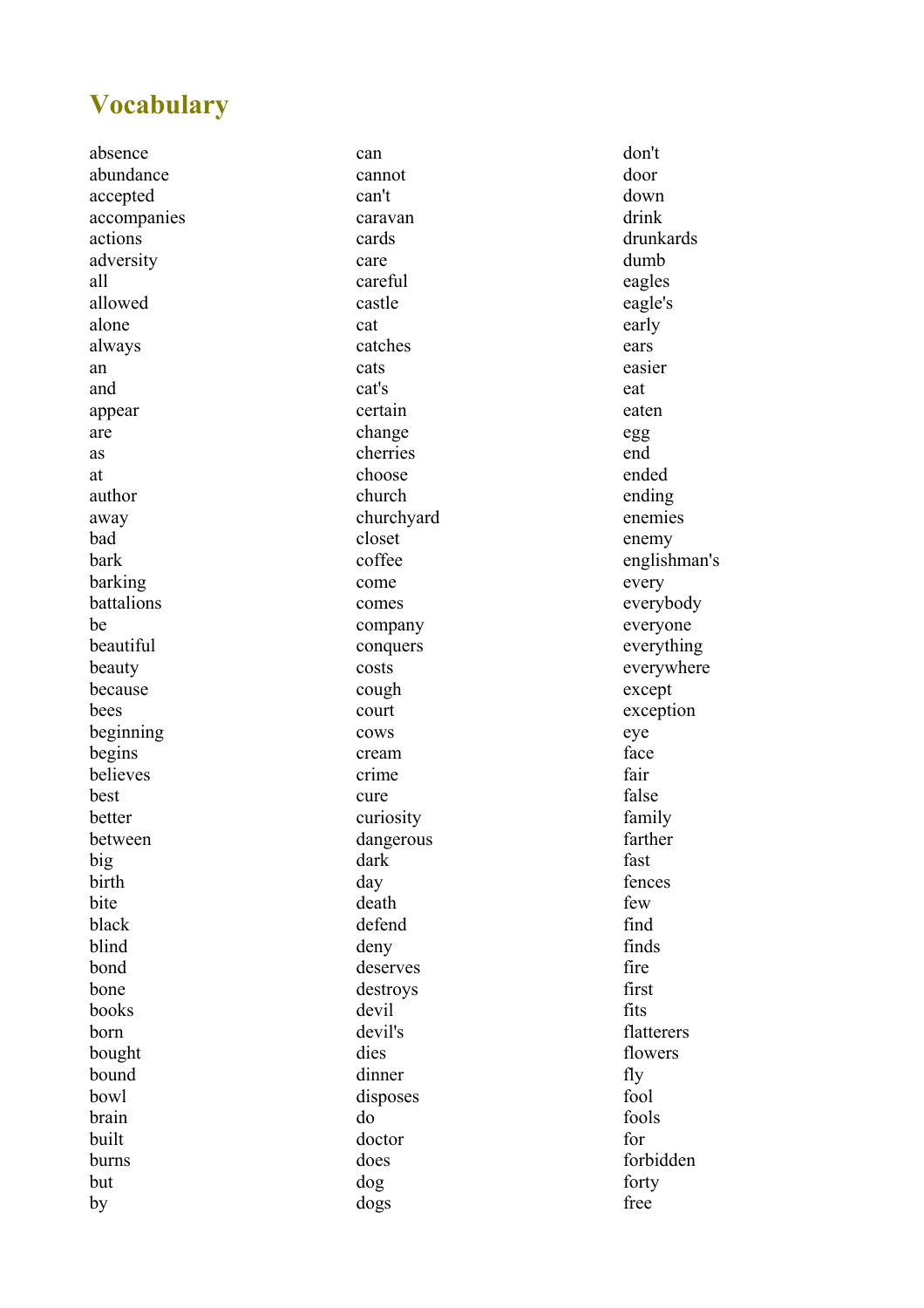friend friends friendship from fruit full garden gathers gets girl girls give gives glass gloves go god goes golden good gray green grows guilty half-crown hand hands hang hardest has have having he head heads heals health heart heaven hedge hell help helps hen hidden him himself his home honest honestly honesty

honey hot house houses hundred hyena I idle if impossible in indeed innocent inside intentions  $i<sub>s</sub>$ it its jealousy just keeps killed king knife knocks know knows lady's language last late laughs lead learn learning lend less let letter lie life light like lion lion's live lives locksmiths long longer look louder

love lover loves lucky mad made make makes man man's many master may me meet men mice mixed money moss much music must my myself name nearer need needs neighbor neighbors neither never new news nine no none nor not of often oftentimes old omnipotent on once one one-eyed only open opinion